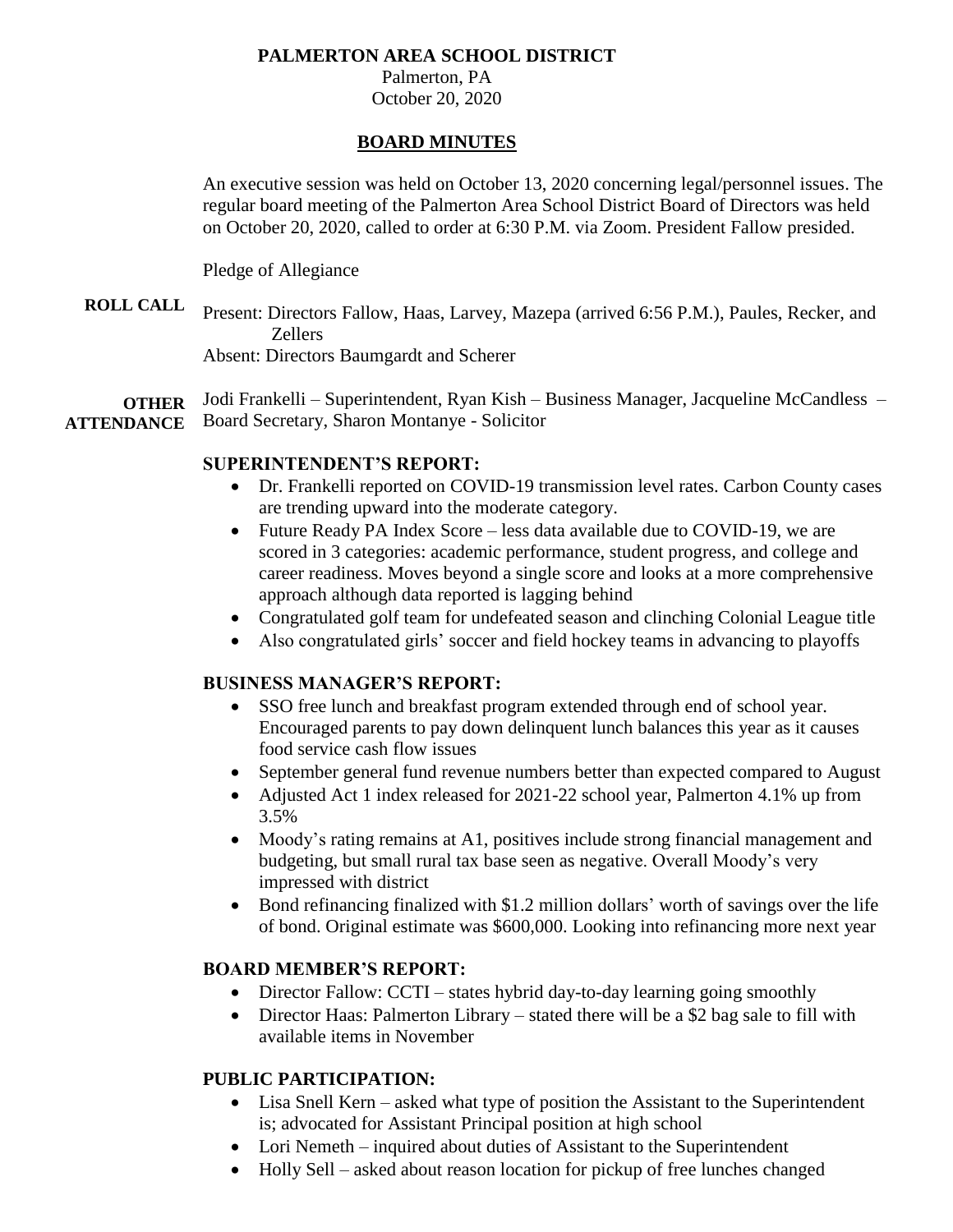|                       | <b>CONSENT</b> Director Haas moved, seconded by Director Larvey, to approve the attached consent |
|-----------------------|--------------------------------------------------------------------------------------------------|
| <b>AGENDA</b> agenda. |                                                                                                  |
| <b>APPROVED</b>       |                                                                                                  |

Aye Votes: All Directors Present Nay Votes: None. Motion Carried.

# **CONSENT AGENDA:**

| Approved the September 15, 2020 Board Meeting Minutes<br><b>BOARD</b><br><b>MINUTES</b> |                                                                                                                                                                                                       |  |  |
|-----------------------------------------------------------------------------------------|-------------------------------------------------------------------------------------------------------------------------------------------------------------------------------------------------------|--|--|
|                                                                                         | Approved the October 6, 2020 Board Meeting Minutes                                                                                                                                                    |  |  |
| <b>FINANCIAL</b><br><b>REPORTS</b>                                                      | Approved the Accounts Payable Reports                                                                                                                                                                 |  |  |
|                                                                                         | Approved the Treasurer's Reports                                                                                                                                                                      |  |  |
| <b>COLUMN</b><br><b>MOVEMENT</b>                                                        | Approved the column movement of Brian Stevko from Master's to Master's $+15$                                                                                                                          |  |  |
| <b>CAC</b><br><b>RESIGNATION</b>                                                        | Accepted the resignation of Joyce Paulinho as curriculum coordinator (CAC) co-advisor<br>for Kindergarten and First Grade at Towamensing Elementary for 2020-21 school year                           |  |  |
| <b>CAC</b><br><b>REASSIGNMENT</b>                                                       | Approved the reassignment of Brittany Zeky as curriculum coordinator (CAC) advisor for<br>Kindergarten and First Grade at Towamensing Elementary for 2020-21 school year with a<br>stipend of \$1,738 |  |  |
| <b>CLUB ADVISOR</b>                                                                     | Approved Brandyn Miller as Stage Crew Advisor for the High School for first semester of<br>2020-21 school year with a stipend of \$1,020 pending a health and safety plan                             |  |  |
| <b>RETIREMENT</b>                                                                       | Accepted the retirement of Jose Elvir, High School Spanish Teacher, effective at the end of<br>the first semester 2020-21                                                                             |  |  |
| <b>UNCOMPEN-</b><br><b>SATED LEAVE</b>                                                  | Approved the uncompensated leave request for employee #489 through the last day of<br>2020-21 school year                                                                                             |  |  |
| POLICY #339<br><b>FIRST READING</b>                                                     | Approved the first reading of Policy #339 – Uncompensated Leave                                                                                                                                       |  |  |
| <b>TUITION</b>                                                                          | Approved the attached tuition reimbursement                                                                                                                                                           |  |  |
| <b>DONATION</b>                                                                         | Accepted a donation from Drew Kohan, Class of 2013, for \$700 to be used at the discretion<br>of the Superintendent for technology or pandemic-imposed needs                                          |  |  |
| <b>BUS ROUTES</b>                                                                       | Approved bus routes for 2020-21 school year                                                                                                                                                           |  |  |
|                                                                                         | <b>END OF CONSENT AGENDA</b>                                                                                                                                                                          |  |  |
| <b>BUDGET</b><br><b>TRANSFERS</b>                                                       | Director Haas moved, seconded by Director Mazepa, to approve the attached budget<br>transfers.                                                                                                        |  |  |

Aye Votes: All Directors Present Nay Votes: None. Motion Carried.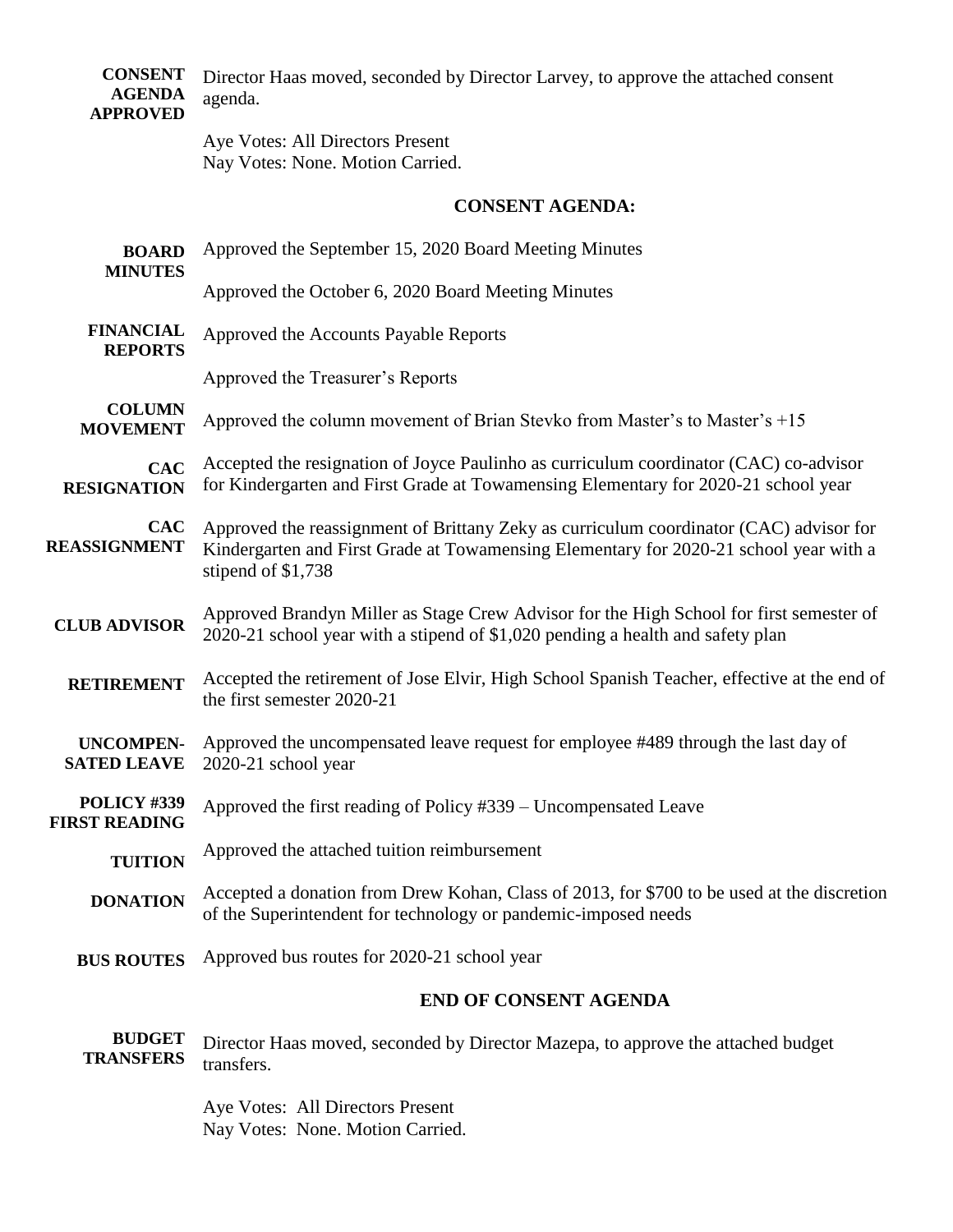**CHANGE ORDER TANK INSTALLATION** Director Larvey moved, seconded by Director Haas, to approve Change Order Number 001, Bluestone Environmental, Inc., Project #PSD-19-001, Towamensing Elementary Tank Installation. The change results in the following decrease of the contract price of \$5,925.00 (enclosure).

> Aye Votes: All Directors Present Nay Votes: None. Motion Carried.

**INSURANCE RENEWALS** Director Haas moved, seconded by Director Mazepa to approve the district's insurance renewals effective November 12, 2020.

| Coverage                       | <b>Carrier</b>     | <b>Expiring</b><br><b>Term</b><br><b>Premium</b> | <b>Proposed</b><br><b>Term</b><br>Premium |
|--------------------------------|--------------------|--------------------------------------------------|-------------------------------------------|
| Property                       | CM Regent Ins. Co. | \$56,700                                         | \$61,402                                  |
| General Liability and<br>Crime | CM Regent Ins. Co. | \$30,488                                         | \$31,353                                  |
| Automobile                     | CM Regent Ins. Co. | \$5,855                                          | \$6,363                                   |
| <b>Equipment Breakdown</b>     | CM Regent Ins. Co. | \$5,286                                          | \$4,310                                   |
| Umbrella                       | CM Regent Ins. Co. | \$12,847                                         | \$12,750                                  |
| <b>Cyber Liability</b>         | Lloyds of London   | \$7,005.36                                       | \$7,584.22                                |
| School Leaders' Liability      | CM Regent Ins. Co. | \$18,656                                         | \$20,003                                  |
| <b>Total:</b>                  |                    | \$136,837.36                                     | \$143,765.22                              |

Aye Votes: All Directors Present Nay Votes: None. Motion Carried.

**ASSISSTANT TO SUPER-INTENDENT** Director Haas moved, seconded by Director Mazepa to approve the hiring of Jamie Schuler as Assistant to the Superintendent at a salary of \$95,000 prorated, effective upon release from her current employer.

# **HIRED**

Aye Votes: All Directors Present Nay Votes: None. Motion Carried.

# **PUBLIC PARTICIPATION:**

- Clare Papay asked if Board read teacher/parents survey comments and what we can do to make virtual instruction better
- Lori Nemeth questioned the money due to Lehighton Area School District
- Kim Nenscel commented teachers doing an amazing job, asked if Board had observed any students in classrooms. Ms. Nenscel asked about timeline for any changes in asynchronous learning
- Ryan Connell how is local Catholic school having 5 day in-person learning?
- Lisa Snell Kern would like different Friday schedule at high school for clubs or accessibility of teachers
- Amber Sugarbaker asked who to reach out to with issues of hybrid learning for younger child. Mr. Heaney said she should reach out to her child's teacher
- Carol Kepner asked if there is contact with other districts and how they are having 5-day instruction and questioned attendance issues
- Sam Cressman how many students have switched to cyber charter school and what will that cost district?
- AmyJo Bollinger her child does not transfer to classes at high school and stated she emailed the administration without a reply, Ms. Husar told her she did not